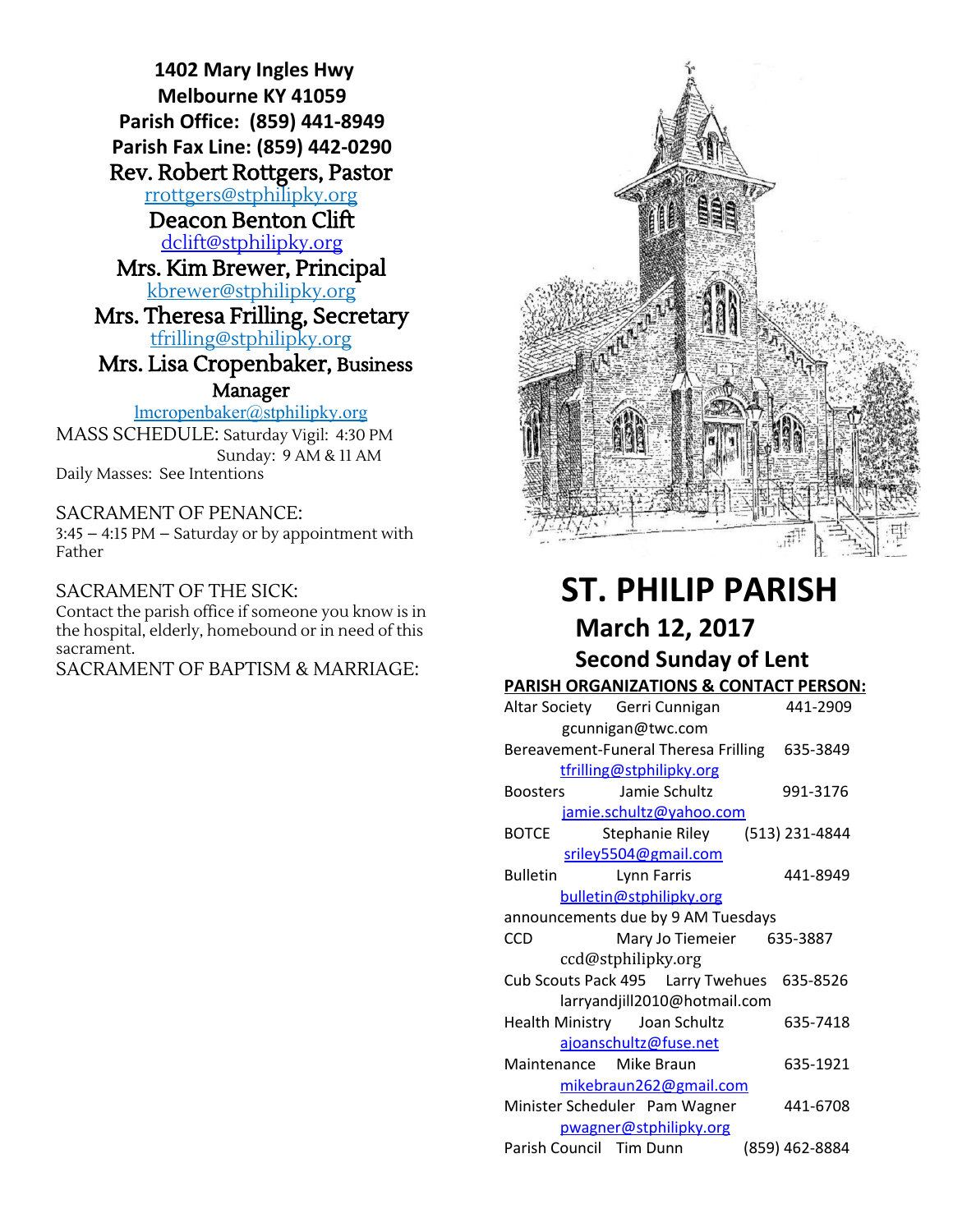| timdunn1@twc.com                               |          |
|------------------------------------------------|----------|
| Parish Prayer Line Micki Doyle                 | 635-2835 |
| mickidoyle@fuse.net                            |          |
| Pavilion Rental John Garlich                   | 781-1050 |
| Shara Kluesner<br>PTC.                         | 803-8776 |
| sharafreeman@hotmail.com                       |          |
| Rental of Hall Lisa Cropenbaker                | 635-7164 |
| lcropenbaker@zoomtown.com                      |          |
| Respect Life Donna Woeste                      | 441-8987 |
| mrwoeste@yahoo.com                             |          |
| St. Vincent DePaul John Garlich                | 781-1050 |
| Senior Group Jack Beiting                      | 781-0013 |
| Website for School: Pam Wagner                 | 441-6708 |
| pwagner@stphilipky.org                         |          |
| Website for Church: Ben Twehues (513) 368-7348 |          |
| twehuesba@gmail.com                            |          |
| Welcoming Theresa Brugger                      | 466-6136 |
| brugger5ky@juno.com                            |          |
| Donna Woeste                                   | 441-8987 |
| mrwoeste@yahoo.com                             |          |
| Worship Beth McDonald 750-5645                 |          |
| rebel4212@gmail.com                            |          |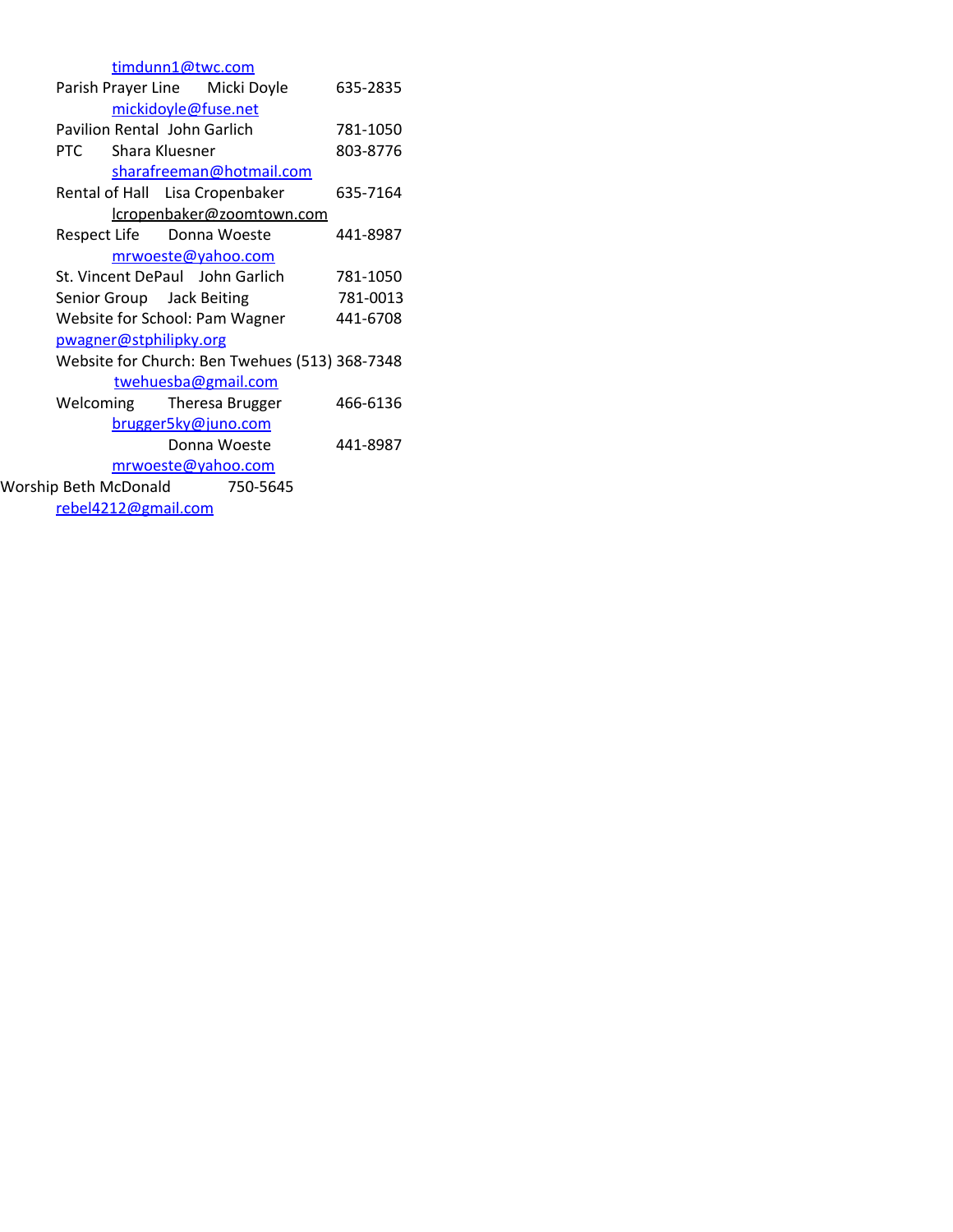## **MASS INTENTIONS:**

**Sunday, March 12** 4:30 PM Donald Neises 9 AM Carol Miller 11 AM Robert Roll & Stephanie Neltner

**Tuesday, March 14** 7:00 PM Jane Crowell

**Wednesday, March 15**

8:30 AM Living & Deceased of St. Philip Parish

**Friday, March 17** 8:30 AM Wanda & Harry Kuddes

#### **Sunday, March 19**

4:30 PM Elsie & George Kramer Ed Gerhardstein & Sam Tremper 11 AM Cletus & Donna Sue Reinert

#### **STEWARDSHIP**

Collection from March 5<sup>th</sup> : \$5,393.00 Utility: \$730.00 Endowment: \$185.00 Norbert Frilling Educational Fund: \$240.00

THANK YOU FOR YOUR GENEROSITY!

#### *Others First* **February Report:**

St. Philip Parish's generous donations for *Be Concerned* were much appreciated by the agency. I wish you all could see the smiles and eager helping hands that unloaded our donations at *Be Concerned*. Here are the final totals: cereal - 75 boxes; body wash – 36; spray cleaners – 38; Pine-Sol - 18 bottles and ten miscellaneous items. Thank you to all who participated.

## *Others First* **March:**

The New Hope Center supports parents facing an unplanned pregnancy. Their mission is Hope, Health and Healing. They especially need **BABY DIAPERS**, **WIPES** and **SLEEPERS** (0-12months). Please place your donations in the large chest located in the side vestibule. Thank you.

#### **VIRTUS REMINDER:**

The March bulletin has been posted and will be due on March 31<sup>st</sup>. Thank you for keeping your account current. Our volunteers here at St. Philip's School and Church are very much appreciated.

#### **KROGER – 4X FUEL POINTS!**

Now through March 22<sup>nd</sup>, you will receive 4x fuel points for gift cards when you download the digital coupon. What a great way to save money on your next fill-up and help our school at the same time.

# **DPAA ANNUAL APPEAL:**

We will have Commitment Weekend on March 18<sup>th</sup> and 19<sup>th</sup>. "When we joyfully return our gifts to God with gratitude, we come to realize that we are His sons and daughters and we deepen our love for our brothers and sisters". Please consider donating to this appeal. All monies go to schools, parishes, soup kitchens and counseling centers in our diocese.

*Rise and do not be afraid. Matthew 17:7*

# **STATIONS OF THE CROSS:**

Each Friday during Lent, the students will pray the Stations of the Cross. This devotion will start at 2:50 p.m. and the students will be dismissed upon completion (around 3:15 p.m.). Everyone is welcome. (FYI: There is no school on Friday, March 17<sup>th</sup>).

## **ANOINTING OF THE SICK:**

Father Bob will have the anointing of the sick at each weekend Mass on **March 18 th and 19 th** . Prayer shawls will also be blessed by Father Bob this weekend. If you know of someone who could use one of these shawls, please do not hesitate to take one. We would like the name of the recipient for our files.

## **HOSEA HOUSE UPDATES:**

1. Thank you to all who prepared and/or served dinner at Hosea House on February 26<sup>th</sup>. We served a total of 155 clients. That was an all-time record for us. Thanks also to those who took the time to make brownies for the desserts. Our next dinner will be April 30<sup>th</sup>.

2. Our annual yard sale will be May  $20<sup>th</sup>$  from 8:00 a.m. to 2:00 p.m. We can always use help the day before and the day of the sale. Save those household items for the sale. Remember, one person's junk is another one's treasures. If you have any questions about the yard sale or helping with dinners, please contact Theresa Brugger (859.466.6136).

# **SPIRITUAL WARFARE: MODERN AGE:**

Come join us at St. Catherine of Sienna on Sunday, March 26<sup>th</sup> at 7:00 p.m. Father Bob will be giving a talk on Spiritual Warfare. A free will offering will be taken after the talk. More information in future bulletins.

#### **LOCAL FISH FRY INFO:**

**Silver Grove Volunteer Fire Assn:** Their annual fish fry will be every Friday through Good Friday. Dinners – fish, chicken, shrimp, frog legs. Sandwiches available. 4:00 p.m. – 7:00 p.m. Phone ahead orders: 441.6251. **St. Joe's Camp Springs:** Dinners served each Friday (until April  $7<sup>th</sup>$ ) from 4:00 p.m. – 7:30 p.m. Menu includes hand-breaded cod, catfish, shrimp, crab cakes, salmon and a wide variety of homemade desserts. Eat in or carry out (635.5652).

**This is my beloved Son, with whom I am**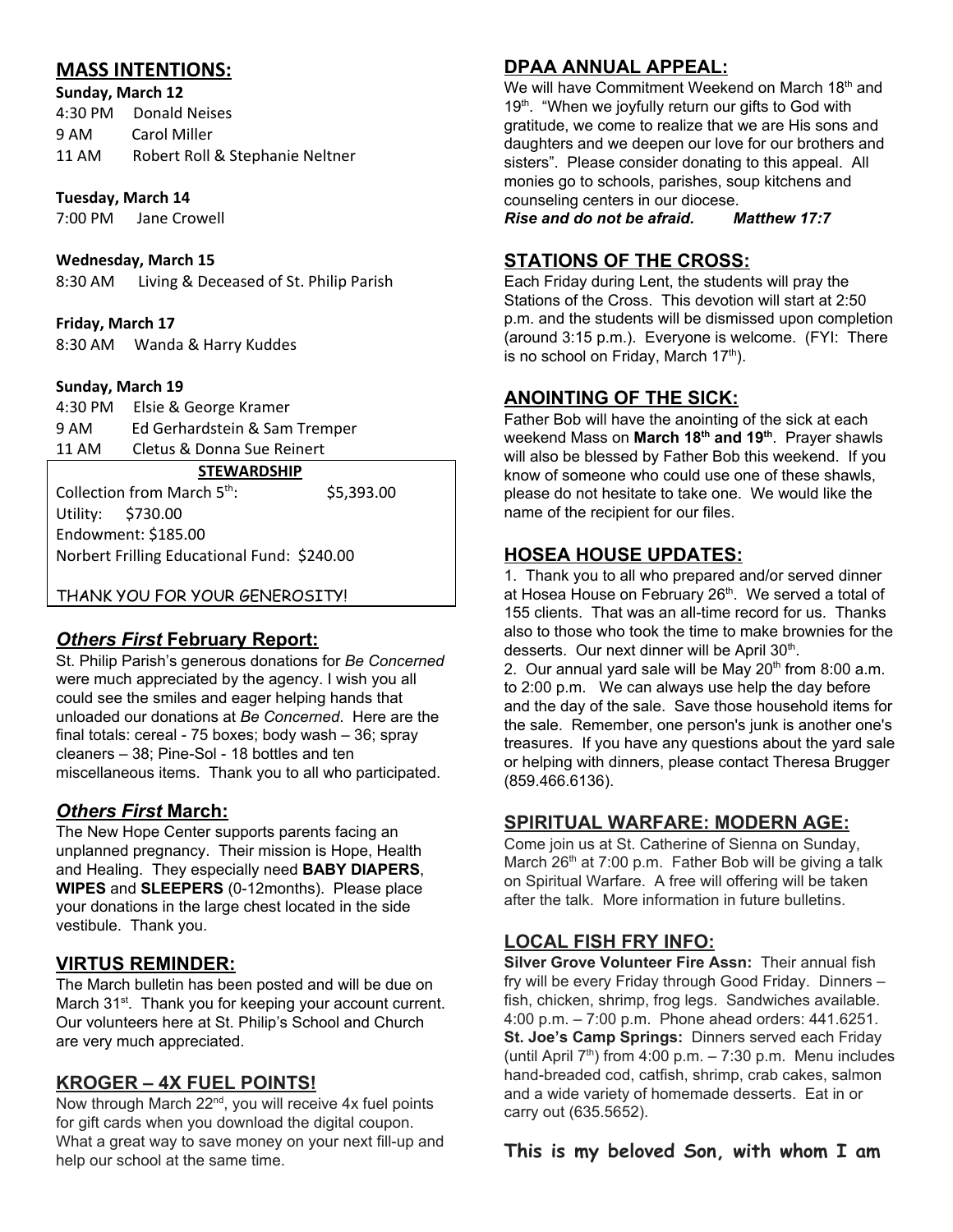# **well pleased; listen to him. BISHOP BROSSART NEWS:**

**SENIOR CLASS PLAY:** The Class of 2017 will present *SCHOOL OF ROCK* March 31-April 2 in the Performing Arts Center. Performances are Friday & Saturday at 7:30 PM and Sunday at 2:00 PM. An Opening Night Social will be Friday night from 6:00 PM till show time. Ticket price is \$10.00 per person and will go on sale the week of March 13th. Contact Sr. Tereze (635-2108 ext. 1021 or smt@bishopbrossart.org).

**OPENING NIGHT SOCIAL:** Before this year's opening night performance, BBHS will host an Opening Night Social from 6:00 P.M. till show time. The \$30 ticket includes a ticket for Friday night's show, drinks and appetizers. You must be 21. Contact Sr. Tereze (635-2108 ext.1021 or [smt@bishopbrossart.org\)](mailto:smt@bishopbrossart.org) for tickets after March 13th.

**BARN-INSPIRED ART EXHIBIT:** Artist Mike Enzweiler is displaying approximately 50 pieces of his 3-D artwork spanning the past 9 years, all based on inspiration from the simple barn shape. The show at BBHS runs March 11 thru April 2 and is free and open to the general public on Saturdays and Sundays, 11 a.m.-4 p.m. Mike specializes in using re-cycled/re-purposed materials combined at times with primitive antiques.

**JUNIOR HIGH NIGHT:** We invite all junior high students to a free night of fun. MUSTANG MANIA presented by US Bank, will be Friday, March 24th from 6:30 – 9:30 P.M. Activities include basketball, volleyball, cornhole, games and a movie. Pizza, chips, drinks and a tee-shirt! Please RSVP: bishopbrossart.org/page/events. Any questions? Please contact Chris Holtz (635.2108 Ext. 1018 or choltz@bishopbrossart.org).

## **ANIMAL SHELTER INFO:**

A rep from the Campbell County Animal Shelter came to St. Philip's School on February 27<sup>th</sup> to talk to the students about how to take care of their animals. They were taught about microchips and what to do when your animal runs away. They also learned that the shelter is in need of donations. Listed below are items that will be collected until March 17<sup>th</sup>. The students would appreciate your help with this service project. Dawn dish detergent - cat/dog food & treats Puppy & kitten food – cat/dog toys (no socks) Fluffy bath rugs (used as carpet in cat cages) Collars/harnesses/leashes - disinfectant wipes Paper Towels - raw hides & pig ears - disinfectant spray Pet Shampoo and Conditioner Please leave your donations in either entrance of church marked ANIMAL SHELTER. Thanks so much.

## **RN VOLUNTEERS NEEDED**!

Looking to serve the least among us? Registered nurses, with active Ky licenses, are needed to volunteer a few hours a month to provide screenings at the Rose Garden Home Mission in Covington. At the center, volunteer registered nurses, nurse practitioners, doctors and volunteers provide free health care screenings and medical care to the uninsured and underinsured. For more info, please call Sheila Carroll (261.0323).

## *24 HOURS FOR THE LORD:*

You may remember that during the Holy Year of Mercy, every parish presented *24 Hours For the Lord*, when the Sacrament of Reconciliation was offered in each parish of the diocese for 24 consecutive hours. Bishop Foys is again presenting *24 Hours For the Lord*, but this time it will take place, not in each parish, but in two designated parishes in each deanery, for a period of 12 hours on two different dates. St. Catherine of Siena parish will be the site for the northern parishes of the deanery, Confession being available from 12:00 Noon to 12:00 Midnight on Friday, March 17<sup>th</sup>. You are invited and encouraged to take advantage of this opportunity to celebrate this powerful sacrament.

During the 12 hours we will also be offering the opportunity to pray before the exposed Blessed Sacrament. We would like to have at least two people scheduled to adore at all times. If you are able to commit to a specific time, please contact Cathy Henry (781-1815 or [chenry@fuse.net\)](mailto:chenry@fuse.net). Of course, even if you cannot commit to a time, you are welcome to stop in for a period of prayer and adoration.

#### **HELP NEEDED:**

1. Holy Family Home in Melbourne is looking for a Nurse Assistant/Certified Nurse Assistant for 32 hours a week. Benefits included – medical, vacation, sick time. For more information, please contact Laurie Windt (781.0712 ext 24 or [lrwindt47@gmail.com](mailto:lrwindt47@gmail.com)).

2. Parish Kitchen still needs two weekend managers every Saturday and Sunday from 8:00 a.m. until 2:00 p.m. Prior experience in food service, pastoral ministry or social work is a plus. To learn more, please e-mail [parishkitchen@fuse.net.](mailto:parishkitchen@fuse.net)

# **NEW FREE DENTAL CLINIC:**

Please join us as Bishop Foys blesses the new free dental clinic at The Rose Garden Center. The blessing will take place at 4 p.m., Thursday, March 23<sup>rd</sup>. The clinic is located at 2020 Madison Avenue, in Covington. An open house will follow at 4:00 p.m. as we celebrate five years of free care at the medical clinic. We will be honored by your presence.

## **NEW BEGINNINGS ANNOUNCEMENT:**

An 8-week session of New Beginnings, a support group for divorced and separated persons, will begin March 15<sup>th</sup>. Meetings will be held on Wednesdays from 7:00 -8:30 p.m. through May  $3<sup>rd</sup>$ . In this faith-based group, participants will find a new understanding of themselves and their relationships and gain the courage to discover a new life. Registration is required. For more